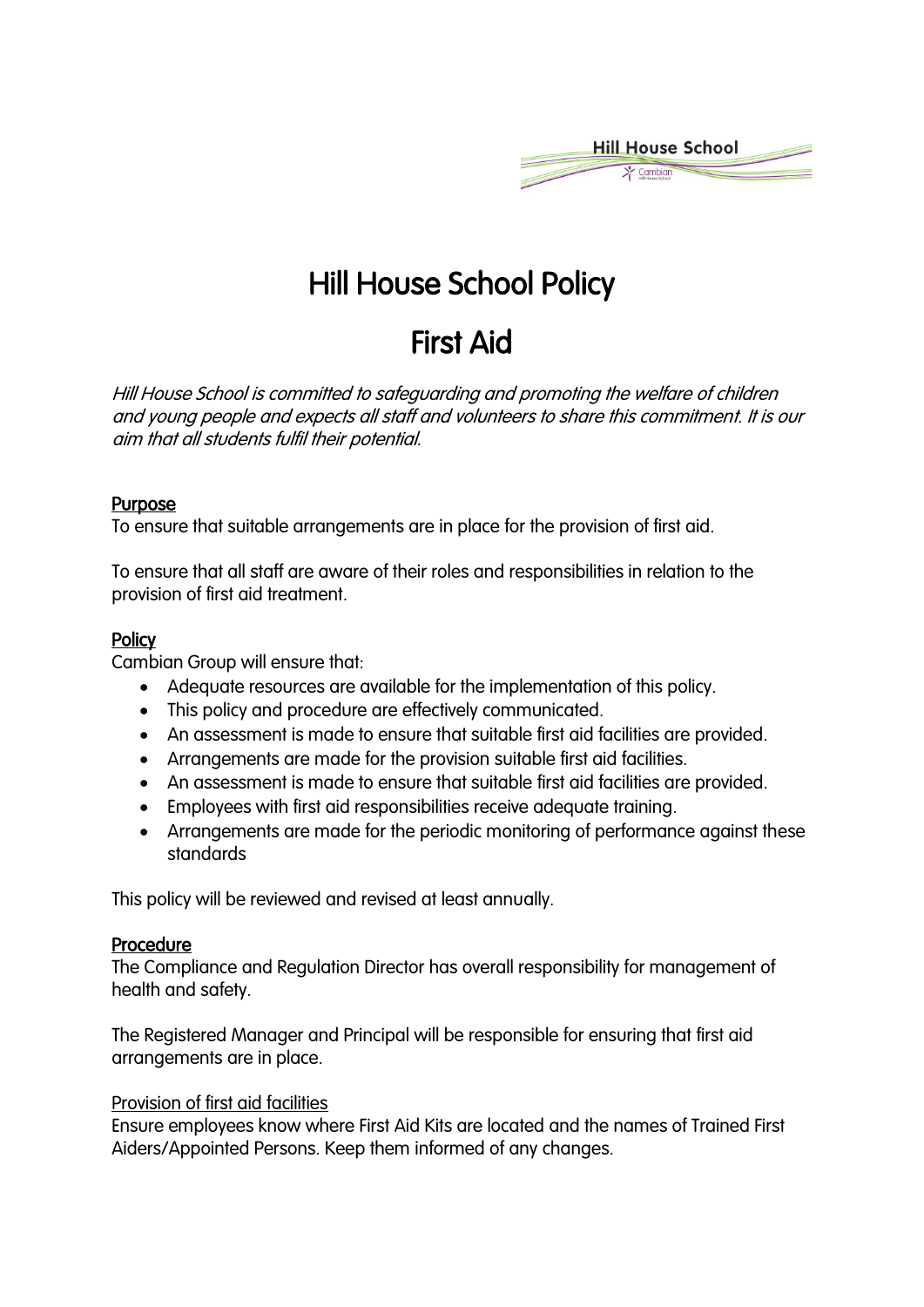First aid facilities should be clearly identified, e.g. on the site health & safety notice board First aid kits.

Regularly check the contents of first aid kits and ensure they remain fully stocked. They should contain a First Aid Guidance card (HSE publication) which will specify the contents that should be provided.

Contents of British Standard Compliant (BS 8599-1:2019)

## First Aid Kits for the Workplace

| <b>Contents</b>             | Small<br>Up to 25<br><b>Employees</b> | Medium<br>25 to 50<br><b>Employees</b> | Large<br>50 to 100<br><b>Employees</b> | <b>Travel</b><br>Individual<br><b>Employee</b> |
|-----------------------------|---------------------------------------|----------------------------------------|----------------------------------------|------------------------------------------------|
| <b>F/A guidance leaflet</b> | 1                                     | 1                                      |                                        |                                                |
| <b>Contents Label</b>       | 1                                     | 1                                      | 1                                      | 1                                              |
| Medium sterile dressing     | $\overline{2}$                        | $\overline{4}$                         | 6                                      | $\mathbf 0$                                    |
| Large sterile dressing      | $\overline{2}$                        | 3                                      | $\overline{4}$                         | 1                                              |
| <b>Triangular dressing</b>  | $\overline{2}$                        | 3                                      | $\overline{4}$                         | 1                                              |
| Eye dressing                | $\overline{2}$                        | 3                                      | $\overline{4}$                         | $\mathbf 0$                                    |
| <b>Waterproof Plasters</b>  | 40                                    | 60                                     | 100                                    | 10                                             |
| Sterile wet wipe            | 20                                    | 30                                     | 40                                     | 4                                              |
| Microporous tape            | 1                                     | $\overline{2}$                         | 3                                      | $\mathbf 0$                                    |
| Nitrile gloves - pair       | 6                                     | 9                                      | 12                                     | $\overline{2}$                                 |
| <b>Finger Dressings</b>     | $\overline{2}$                        | 3                                      | $\overline{4}$                         | $\mathbf 0$                                    |
| <b>Face shield</b>          | 1                                     | 1                                      | $\overline{2}$                         | 1                                              |
| Foil blanket                | 1                                     | $\overline{2}$                         | 3                                      | 1                                              |
| Burn dressing 10 x 10cm     | $\mathsf{I}$                          | $\overline{2}$                         | $\overline{2}$                         | $\mathbf 0$                                    |
| <b>Clothing shears</b>      | 1                                     | 1                                      | $\mathbf{I}$                           | 1                                              |
| Conforming bandage          | $\mathbf{1}$                          | $\overline{2}$                         | $\overline{2}$                         | $\mathbf 0$                                    |

N.B. Where a first aid assessment of need identifies the need for eye wash stations, separate eyewash kits should be placed in those areas